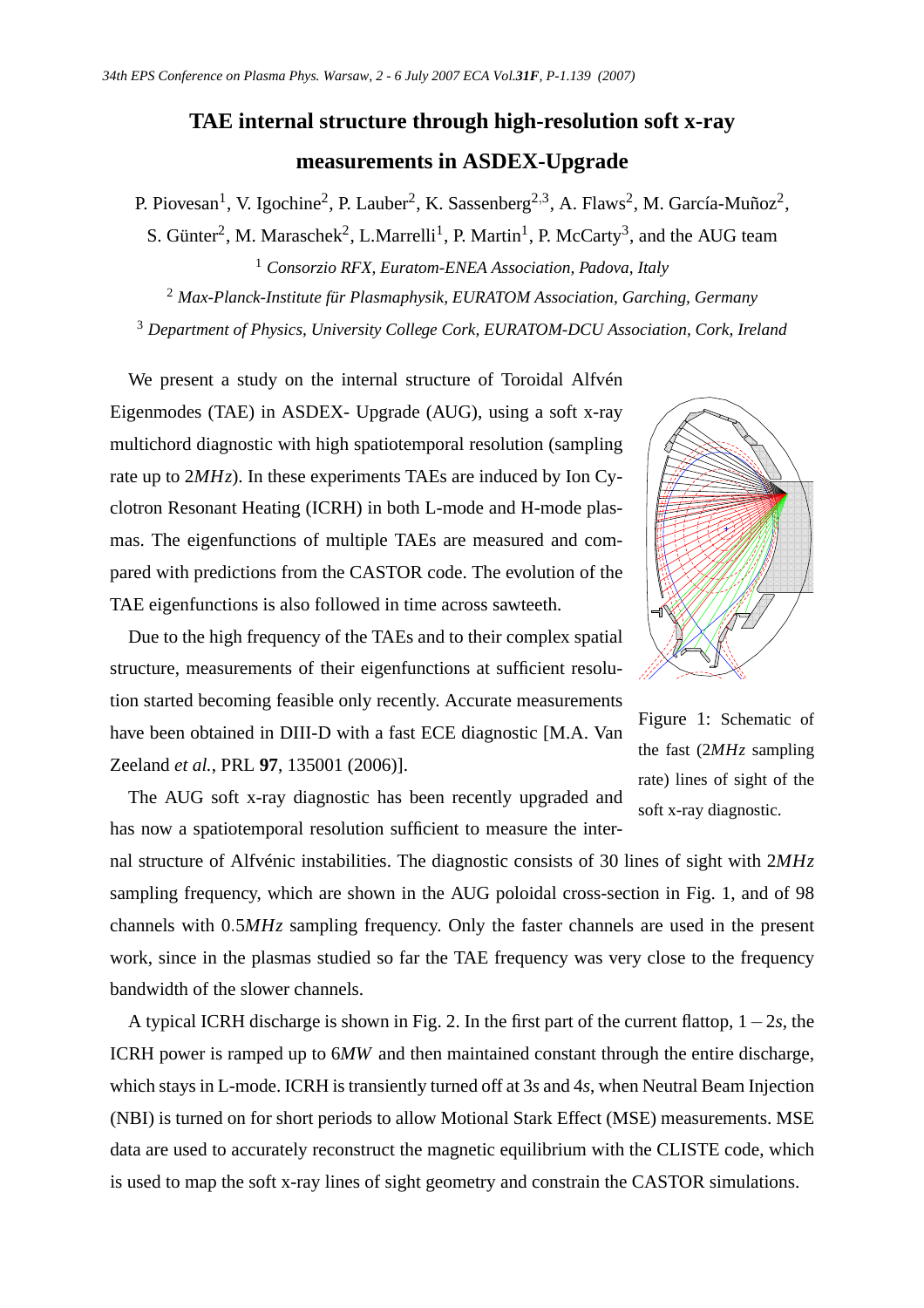Fourier spectrograms of an edge magnetic probe and of a soft x-ray signal are also shown in Fig. 2. The soft x-ray line of sight in this case has an impact parameter  $\rho_{pol} \simeq 0.5$  and intersects the region where the TAE eigenfunction has its maximum. The TAEs have frequencies in the range 150 − 200*kHz* and are destabilized when ICRH exceeds a threshold power of about 2.5*MW*. The three dominant TAEs in this discharge have toroidal mode number  $n = 4, 5, 6$ , as determined from phase delay analysis of pick-up coils placed at different toroidal angles. Lower toroidal mode numbers correspond to lower TAE frequencies. The TAE amplitudes are modulated by sawteeth with an average period of about 30*ms*. Other lower frequency modes are also visible in the spectrograms and are identified as  $m = 1, n = 1$  kinks and fishbones. Moreover a coherent mode with frequency of about 60*kHz* is present, whose analysis is beyond the scope of this paper [M. García-Muñoz *et al.*, submitted to PRL].

Let us now focus on the effect of the TAE modes on the soft x-ray emission. Fig. 2 shows that not all the TAE peaks present in the magnetic spectrogram are also visible in the soft x-ray one. Random noise in the SXR channels can partly hide the TAE peaks at these high frequencies. Cross-correlation with the magnetic signals, which have a much larger signal-to-noise ratio, is very effective in cleaning this noise. The soft x-ray fluctuation amplitude associated with each TAE mode is computed in the following way:  $\tilde{A}_{sxr} = \sqrt{2 \int_{\Delta f} P_{sxr}(f) \gamma_{mag-sxr}^2(f) df}$ , where  $\gamma_{mag-sxr} = |P_{mag-sxr}(f)| / \sqrt{P_{mag}(f)P_{sxr}(f)}$  is the coherence function,  $P_{mag}(f)$  and  $P_{sxr}(f)$  the Fourier power spectra of the magnetic and soft x-ray signals, *P*<sub>mag−sxr</sub>(*f*) their cross-power spectrum, and the inte-



Figure 2: Waveforms of the ICRH discharge #21067 and Fourier spectrograms of a magnetic and a soft x-ray signal.



Figure 3: Experimental (left) and simulated (right) soft x-ray fluctuation profiles for the  $n = 4, 5, 6$  TAEs in discharge #21067, *t* = 2.85*sec*.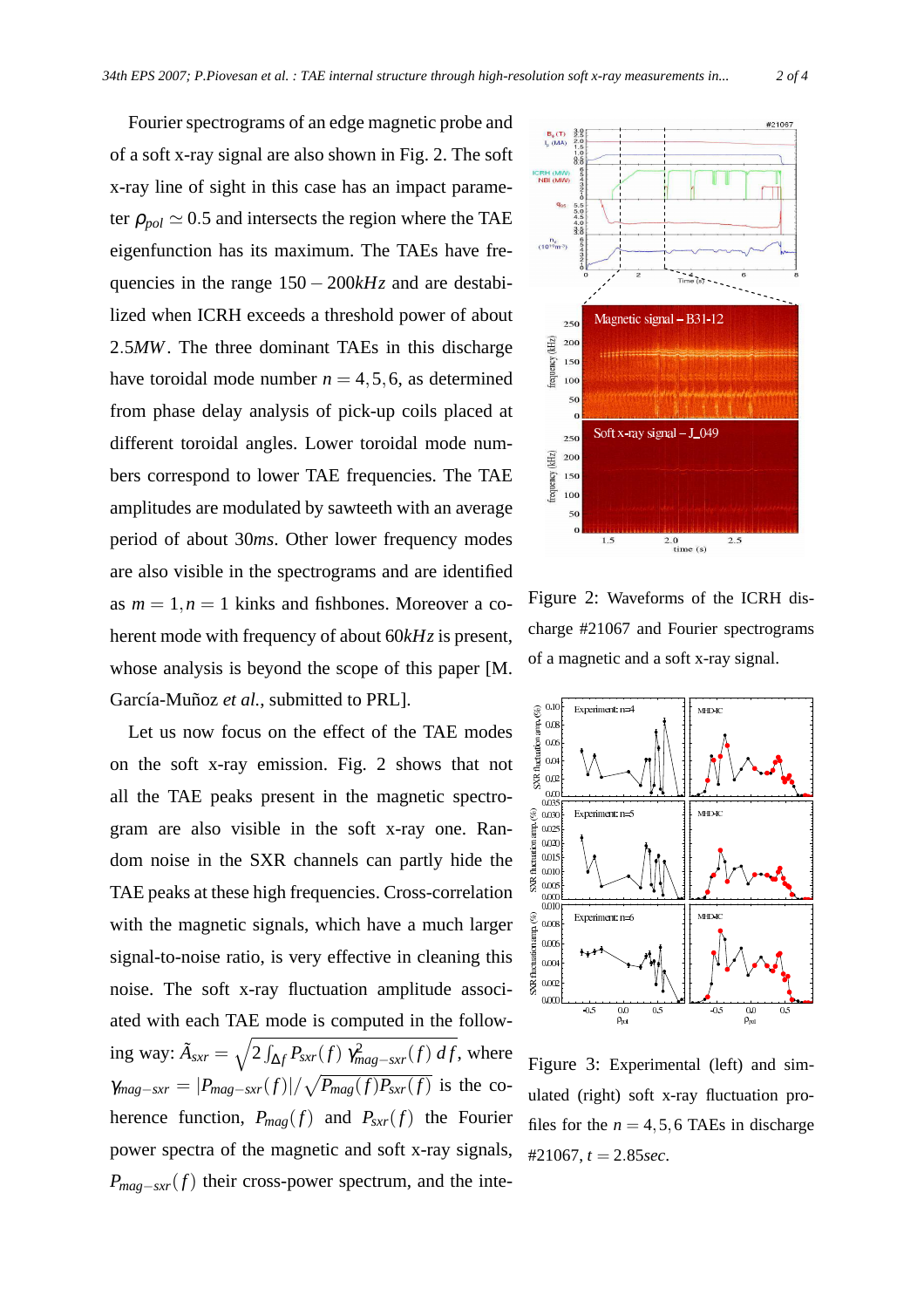gral is extended to an interval ∆*f* around the TAE frequency peak.

This method is used to compute the radial profile of the soft x-ray fluctuation amplitude associated with each TAE. Fig. 3 (left column) reports the results of this analysis for the  $n = 4, 5, 6$  TAEs in discharge #21067 at  $t =$ 2.85*s*. The profiles are time averaged over a period of 200*ms* including several sawteeth. The TAE displacement profile is computed from the soft xray fluctuation profile as  $\xi_r(\rho_{pol}) = -\tilde{A}_{sxr}/\nabla_{\rho}A_{sxr},$ where  $A_{sxr}(\rho_{pol})$  is the



Figure 4: Radial displacement profiles for the  $n = 4, 5, 6$  TAEs in discharge  $\#21067$ ,  $t = 2.85s$ . Experimental profiles (left column) are compared with profiles simulated with MHD-IC (central column) using CASTOR eigenfunctions in input (right column).

mean soft x-ray brightness profile. Typical TAE displacement values in these discharges are in the range  $\xi_r \simeq 0.2 - 0.6$ *mm*. The TAE profiles have their maxima at about  $\rho_{pol} \simeq 0.5$  and decrease to zero at larger radii. The core TAE magnetic perturbation can be estimated as  $\delta b_r/B_0 = \xi_r/(2qR_o) \simeq 0.5-2 \times 10^{-4}$ , which is similar to the values recently found in DIII-D with fast ECE.

To compare the measured TAE profiles with the predictions from the MHD code CASTOR, the soft x-ray signals are simulated with the MHD-Interpretation Code [V. Igochine *et al.*, Nucl. Fusion **43**, 1801 (2003)]. In this case MHD-IC receives in input the mean kinetic profiles, the magnetic equilibrium and the TAEs eigenfunctions predicted by CASTOR. The code then simulates the soft x-ray signals, taking into account the real diagnostic geometry. The TAE profiles are computed from these synthetic signals in the same way as the experimental ones. The results are reported in Fig. 3 and 4 along with the CASTOR eigenfunctions used in the simulation. The red dots mark the subset of channels available in this particular discharge. Only the two dominant poloidal harmonics *m* and  $m+1$  are used, since it has been verified that the contribution from higher-*m* harmonics is negligible.